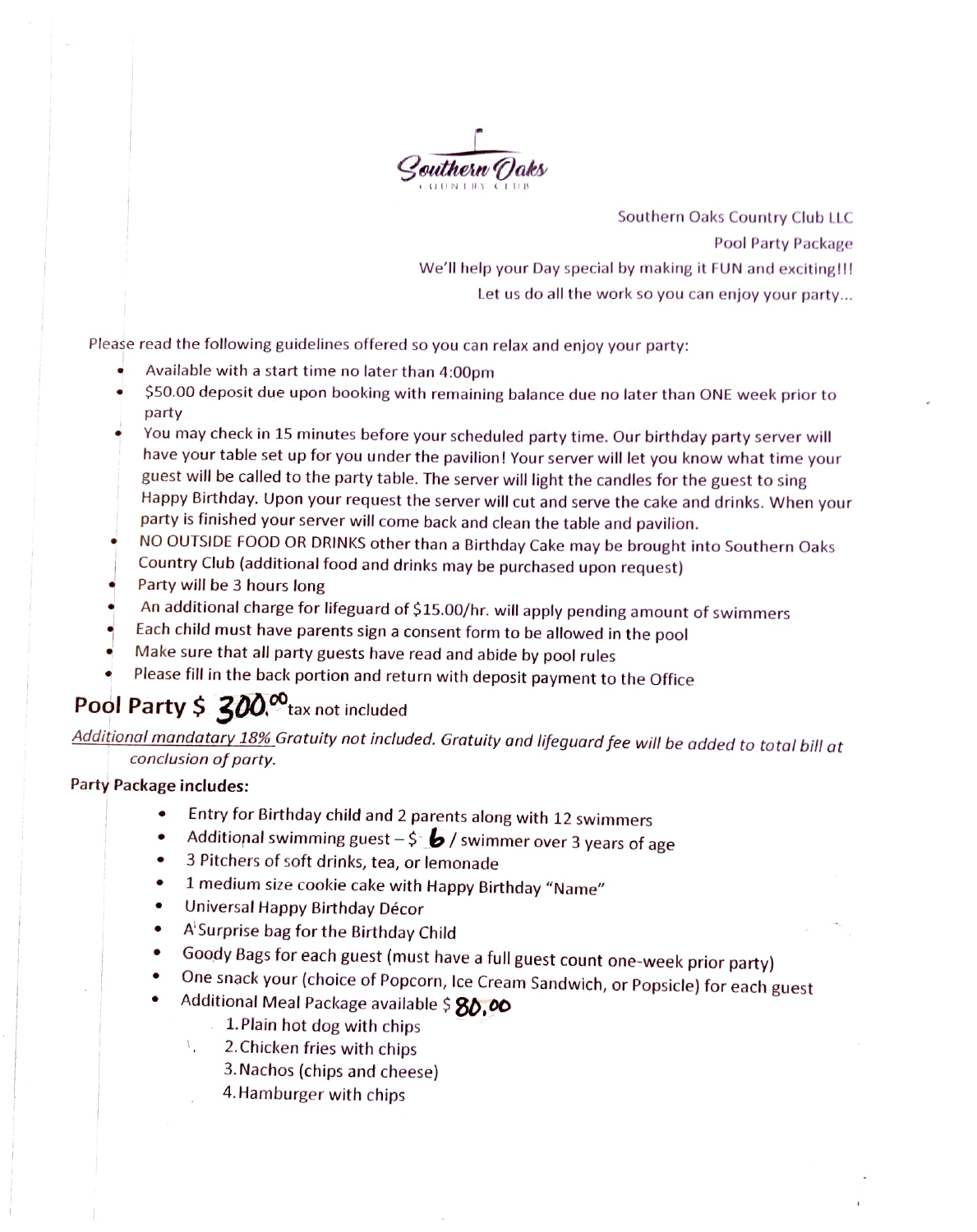

#### Southern Oaks Country Club

#### Party and Pool Rules

- 1. Members and guest must register before entering the swimming pool. Members are responsible for their guest and ensuring their guest follows the rules.
- 2. Every child must present a Liability Waiver and Hold Harmless Agreement signed by their parent prior to start of party.
- 3. Children under the age of 9 years old must be accompanied by an adult to always remain with them at poolside. Children 4 years of age and under are required to wear floaties at poolside.
- 4. All unattended children between the ages of 9 and 12 must demonstrate to the lifeguard that they are advanced swimmers.
- 5. No outside food or beverages are allowed. All food and beverages must be purchased from the club. Anyone violating this policy will be asked to leave. Bags are subject to search.
- 6. Each person is responsible for the disposal of their own liter.
- 7. Disposable drinking straws are not allowed in the pool area. Pool approved cups may be brought in empty. They will also be available for purchase at Southern Oaks Counrty Club.
- 8. Proper attire is required. ( No string bikinis, thong bikinis, Speedo suits, or short cut off shorts)
- 9. Swimming attire that is wet is not allowed in the main dining area of clubhouse. Anyone wishing to enter the clubhouse must be fully dry and wear an appropriate cover-up where swimwear is not visible along with the appropriate footwear. Indoor dining will be available in the sunroom.
- 10. Minors are not allowed to sit at the bar, use the phone in the bar area or loiter in the bar area.
- 11. Any member bringing 10 or more guests at one time, must notify the club prior to arrival.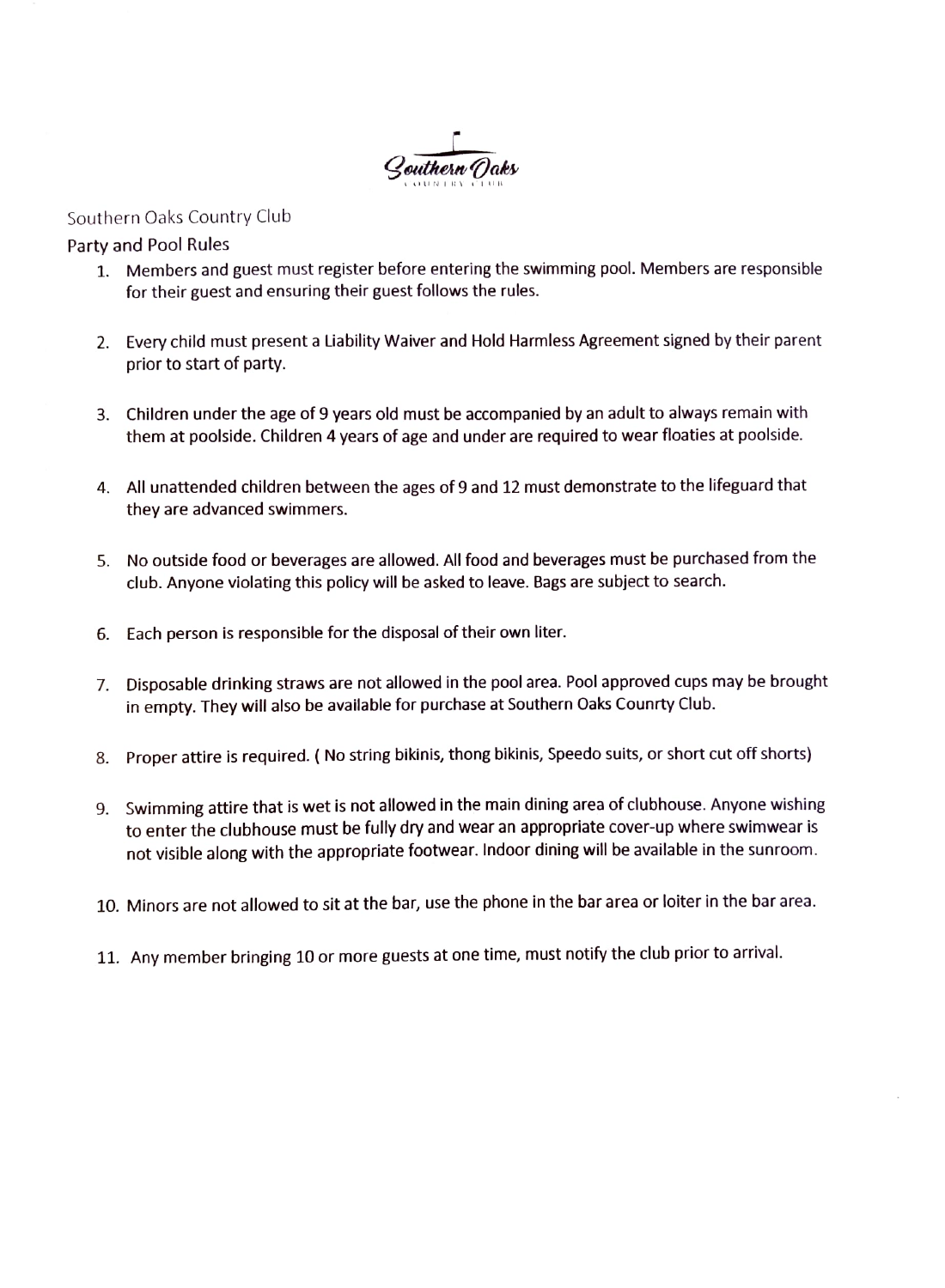

United States of America State of Louisiana Parish of Vermilion

## Southern Oaks Country club Lability Waver and Hold Harmless Agreement

| $\mathsf{l}$ ,                                                                                    | do hereby acknowledge that I and/or my child, |  |
|---------------------------------------------------------------------------------------------------|-----------------------------------------------|--|
|                                                                                                   | am a _______ Member, or ________ Guest        |  |
| of Southern Oaks Country Club for the purpose of __________ Golfing _________ Swimming            |                                               |  |
| General Use of Facility. I do hereby agree to indemnify and hold Southern Oaks Country            |                                               |  |
| Club, LLC harmless in the event I am injured and/or sustained any damages of whatsoever nature    |                                               |  |
| and/or kind and I do release Southern Oaks Country Club, LLC from any liability, which may arise, |                                               |  |
| out of my participation in these activities on the property of Southern Oaks Country Club, LLC. I |                                               |  |
| specifically acknowledge that I am aware of Southern Oaks Country Club, LLC swimming pool         |                                               |  |
| rules and agree to abide by them and to waive any responsibility of Southern Oaks Country Club,   |                                               |  |
| LLC for allowing my children and/or guest to be in the company of a guardian while using the      |                                               |  |
| pool and adjacent facilities.                                                                     |                                               |  |

Date: Witnesses:

Signature:

Print Name: